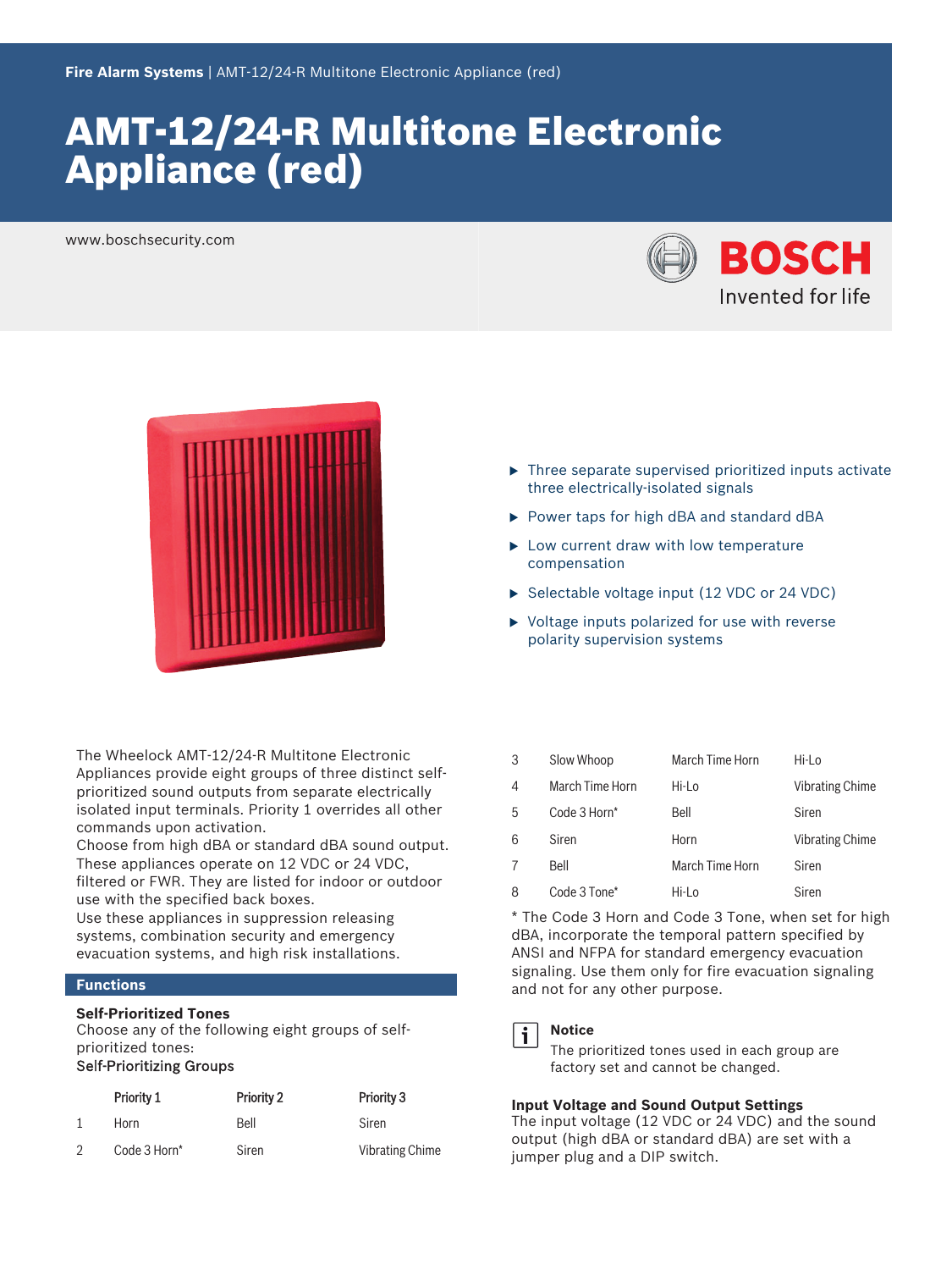| Region | <b>Certification</b> |                                                                                                        |
|--------|----------------------|--------------------------------------------------------------------------------------------------------|
| USA    | UL                   | UCST: Audible Signal Appliances, General Siganal (UL464), ULSZ: Audible Sig-<br>nal Appliances (UL464) |
|        | <b>CSEM</b>          | see our website                                                                                        |
| Canada | ULC.                 | ULSZC: Audible Signal Appliances and<br>Accessories, Fire Alarm                                        |

# **Certifications and approvals**

# **Installation/configuration notes**

# **Compatible Products**

The following products are compatible with the AMT‑12/24 appliances:

| Categor<br>٧      | <b>Product ID</b>            | <b>Product Description</b>                   |
|-------------------|------------------------------|----------------------------------------------|
| Control<br>Panels | D9412GV2 <sup>1</sup>        | <b>Control Panel</b>                         |
|                   | D7412GV2 <sup>1</sup>        | <b>Control Panel</b>                         |
|                   | D7212GV2 <sup>1</sup>        | <b>Control Panel</b>                         |
|                   | D9412G <sup>1</sup>          | <b>Control Panel</b>                         |
|                   | D7412G <sup>1</sup>          | <b>Control Panel</b>                         |
|                   | D7212G <sup>1</sup>          | <b>Control Panel</b>                         |
|                   | DS7400XiV41                  | <b>Control Panel</b>                         |
|                   | DS7400Xi <sup>1</sup>        | Control Panel                                |
|                   | DS7200 Series <sup>1</sup>   | <b>Control Panels</b>                        |
|                   | DS7080iP-32 <sup>1</sup>     | <b>Control Panel</b>                         |
|                   | $DS7060$ Series <sup>1</sup> | <b>Control Panels</b>                        |
|                   | $6000$ Series <sup>1</sup>   | <b>Control Panels</b>                        |
|                   | $2000$ Series <sup>1</sup>   | <b>Control Panels</b>                        |
|                   | D7022 <sup>2</sup>           | <b>Conventional FACP</b>                     |
|                   | D7024 <sup>3</sup>           | Addressable FACP                             |
|                   | D7024                        | <b>Conventional FACP</b>                     |
|                   | D80244                       | <b>Analog FACP</b>                           |
|                   | D9124 <sup>4</sup>           | Addressable FACP                             |
|                   | D10024A <sup>4</sup>         | Analog FACP                                  |
|                   | FPD-7024 <sup>3</sup>        | Addressable FACP                             |
|                   | FPD-7024                     | <b>Conventional FACP</b>                     |
|                   | FPA-1000                     | Analog Addressable FACPs                     |
| <b>Modules</b>    | SM-12/24-R                   | Synchronization module (red)                 |
|                   | DSM-12/24-R                  | Dual synchronization module<br>(red)         |
|                   | RSSP-121575W-FR              | Fixed-candela retrofit strobe<br>plate (12V) |

| RSSP-241575W-FR | Fixed-candela retrofit strobe<br>plate $(24V)$ |
|-----------------|------------------------------------------------|
| RSSP-24MCW-FR   | Multi-candela retrofit strobe<br>plate $(24V)$ |
| RSSP-24MCWH-FR  | High-candela retrofit strobe<br>plate $(24V)$  |

<sup>1</sup> For synchronization, use the SM or DSM modules with these control panels and set the horns and synchronization module for 12 VDC operation. 2 The D7022 can be used in either 12 VDC or 24 VDC mode, but the horns and synchronization module must be set for the same operating voltage as the control panel.

3 When used with a D7039 Multiplex Expansion Module, the FPD-7024 and D7024 become addressable fire alarm control panels (FACPs). 4 For synchronization, use the SM or DSM modules with these control panels and set the horns and synchronization module for 24 VDC operation.



#### **Notice**

The retrofit strobe plates are available in 12 V or 24 V models. Choose a model with the correct voltage for the control panel being used. Refer to *Use as Combination Appliance*.

#### **Mounting Considerations**

Mount these horns on the indicated back boxes for the indicated applications:

|                     | Conduit<br>Applications | Surface<br>Mounted | Semi-flush or<br>Flush Mount |
|---------------------|-------------------------|--------------------|------------------------------|
| Double-gang         |                         |                    |                              |
| Four-inch square*   |                         | ٠                  | ٠                            |
| DBB Back Box*       |                         | ٠                  | ٠                            |
| <b>IOB Back Box</b> | ٠                       | ٠                  |                              |

\* Use an ISP2 Surface Adapter between the appliance and the back box.

#### Retrofit Applications

Where an oversize electrical box is already installed, the appliances can be installed with the RP‑R Retrofit Plate that measures 8 in. (20.3 cm) high by 5.875 in. (14.9 cm) wide.

### Use as Combination Appliance

Where combination appliances are required, the AMT appliances can be used with the RSSP‑121575W‑FR (12 V, 15/75 cd), RSSP‑241575W‑FR (24 V, 15/75 cd), RSSP‑24MCW‑FR (24 V, 15 cd, 30 cd, 75 cd, or 110 cd), or RSSP‑24MCWH‑FR (24 V, 135 cd or 185 cd) Retrofit Strobe Plates that are designed to meet or exceed the latest requirements of NFPA 72, ANSI 117.0 and UL 1971. The multitone appliances and retrofit strobe plates are also compatible with the SBL2‑R Retrofit Device Back Box.

Outdoor or Severe Environment Applications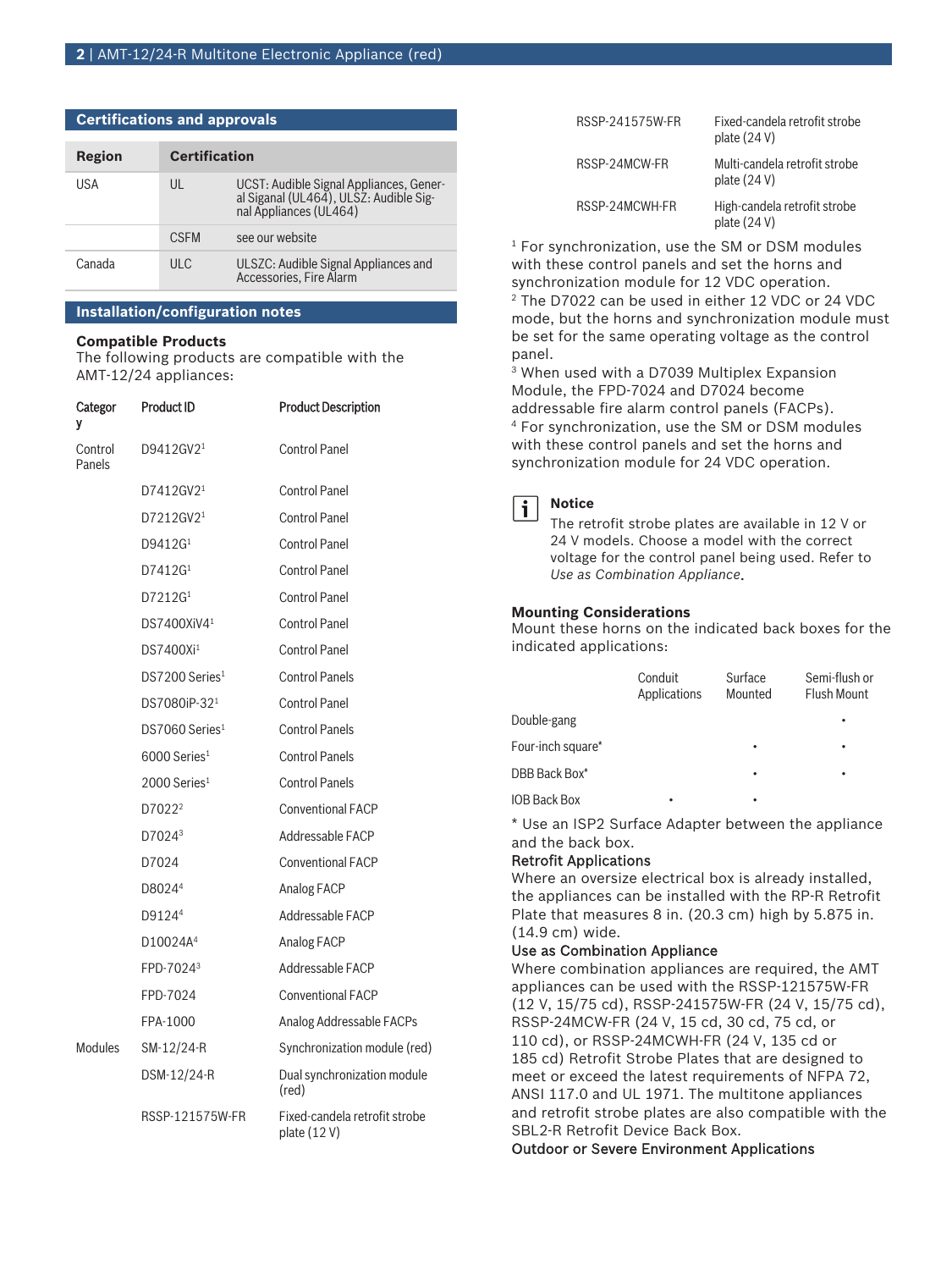For an outdoor application or a severe environment (NEMA 3R) application, the appliance in combination with an IOB Indoor‑Outdoor Back Box must be mounted on a flat wall using the supplied mounting ears such that the wall covers the entire rear surface of the back box. The back box must have its drain holes pointed toward the ground. The knockouts in the rear surface of the back box must remain intact. Use the supplied hole plugs to seal the unused mounting holes on the appliance's grill.

# **Wiring**

# $\mathbf{i}$

**Notice**

The continuous horn and bell tones can be used on coded systems with a minimum on-time of 0.25 sec. Do not use the other tones of these horn units in coded or pulsed signaling circuits.

The input terminals accept wires with diameters between 18 AWG and 12 AWG (ISO 0.75 mm<sup>2</sup> and 4 mm<sup>2</sup> ).

# **Parts included**

| Quant. | Component       |
|--------|-----------------|
| 1      | Horn            |
| 1      | Hardware pack   |
|        | Literature pack |

# **Technical specifications**

# **Electrical (12 VDC or FWR nominal)**

# Current (maximum):

| Continuous Horn:              | High dBA: 210 mA (VDC), 230 mA (FWR)<br>Standard dBA: 58 mA (VDC), 103 mA (FWR) |
|-------------------------------|---------------------------------------------------------------------------------|
| Bell:                         | High dBA: 117 mA (VDC), 150 mA (FWR)<br>Standard dBA: 31 mA (VDC), 57 mA (FWR)  |
| March Time Horn:              | High dBA: 210 mA (VDC), 229 mA (FWR)<br>Standard dBA: 59 mA (VDC), 91 mA (FWR)  |
| Temporal Horn<br>$(Code 3)$ : | High dBA: 210 mA (VDC), 241 mA (FWR)<br>Standard dBA: 57 mA (VDC), 93 mA (FWR)  |
| Temporal Tone<br>$(Code 3)$ : | High dBA: 168 mA (VDC), 216 mA (FWR)<br>Standard dBA: 62 mA (VDC), 100 mA (FWR) |
| Slow Whoop                    | High dBA: 182 mA (VDC), 212 mA (FWR)<br>Standard dBA: 56 mA (VDC), 110 mA (FWR) |
| Siren                         | High dBA: 177 mA (VDC), 197 mA (FWR)<br>Standard dBA: 55 mA (VDC), 107 mA (FWR) |
| Hi-Lo                         | High dBA: 131 mA (VDC), 186 mA (FWR)<br>Standard dBA: 28 mA (VDC), 88 mA (FWR)  |
| Vibrating Chime               | High dBA: 90 mA (VDC), 108 mA (FWR)<br>Standard dBA: 28 mA (VDC), 42 mA (FWR)   |

# **Electrical (24 VDC or FWR nominal)**

#### Current (maximum) VDC:

| Continuous Horn:                  | High dBA: 108 mA (VDC), 92 mA (FWR)<br>Standard dBA: 43 mA (VDC), 50 mA (FWR) |
|-----------------------------------|-------------------------------------------------------------------------------|
| Bell:                             | High dBA: 57 mA (VDC), 40 mA (FWR)<br>Standard dBA: 26 mA (VDC), 28 mA (FWR)  |
| March Time Horn:                  | High dBA: 108 mA (VDC), 92 mA (FWR)<br>Standard dBA: 35 mA (VDC), 50 mA (FWR) |
| Temporal Horn<br>(Code 3):        | High dBA: 108 mA (VDC), 92 mA (FWR)<br>Standard dBA: 43 mA (VDC), 50 mA (FWR) |
| <b>Temporal Tone</b><br>(Code 3): | High dBA: 60 mA (VDC), 51 mA (FWR)<br>Standard dBA: 30 mA (VDC), 31 mA (FWR)  |
| Slow Whoop                        | High dBA: 112 mA (VDC), 92 mA (FWR)<br>Standard dBA: 44 mA (VDC), 50 mA (FWR) |
| Siren                             | High dBA: 102 mA (VDC), 78 mA (FWR)<br>Standard dBA: 38 mA (VDC), 43 mA (FWR) |
| Hi-Lo                             | High dBA: 64 mA (VDC), 49 mA (FWR)<br>Standard dBA: 30 mA (VDC), 34 mA (FWR)  |
| <b>Vibrating Chime</b>            | High dBA: 41 mA (VDC), 44 mA (FWR)<br>Standard dBA: 20 mA (VDC), 29 mA (FWR)  |

# **Environmental**

| Relative Humidity:          | Up to $98 \pm 2\%$ , non-condensing                                         |
|-----------------------------|-----------------------------------------------------------------------------|
| Temperature<br>(Operating): | $-31^{\circ}$ F to +150 $^{\circ}$ F ( $-35^{\circ}$ C to +66 $^{\circ}$ C) |

# **Mechanical**

Material: Molded plastic enclosure

#### **Sound Output Ratings (Reverberant dBA at 10 ft [3 m])**

| Continuous Horn:        | High dBA: 92 dBA<br>Standard dBA: 86 dBA |
|-------------------------|------------------------------------------|
| Bell:                   | High dBA: 84 dBA<br>Standard dBA: 78 dBA |
| March Time Horn:        | High dBA: 88 dBA<br>Standard dBA: 82 dBA |
| Temporal (Code 3) Horn: | High dBA: 88 dBA<br>Standard dBA: 81 dBA |
| Temporal (Code 3) Tone: | High dBA: 84 dBA<br>Standard dBA: 78 dBA |
| Slow Whoop              | High dBA: 88 dBA<br>Standard dBA: 83 dBA |
| Siren                   | High dBA: 89 dBA<br>Standard dBA: 83 dBA |
| Hi-l $\alpha$           | High dBA: 86 dBA<br>Standard dBA: 81 dBA |
| Vibrating Chime         | High dBA: 78 dBA<br>Standard dBA: 71 dBA |